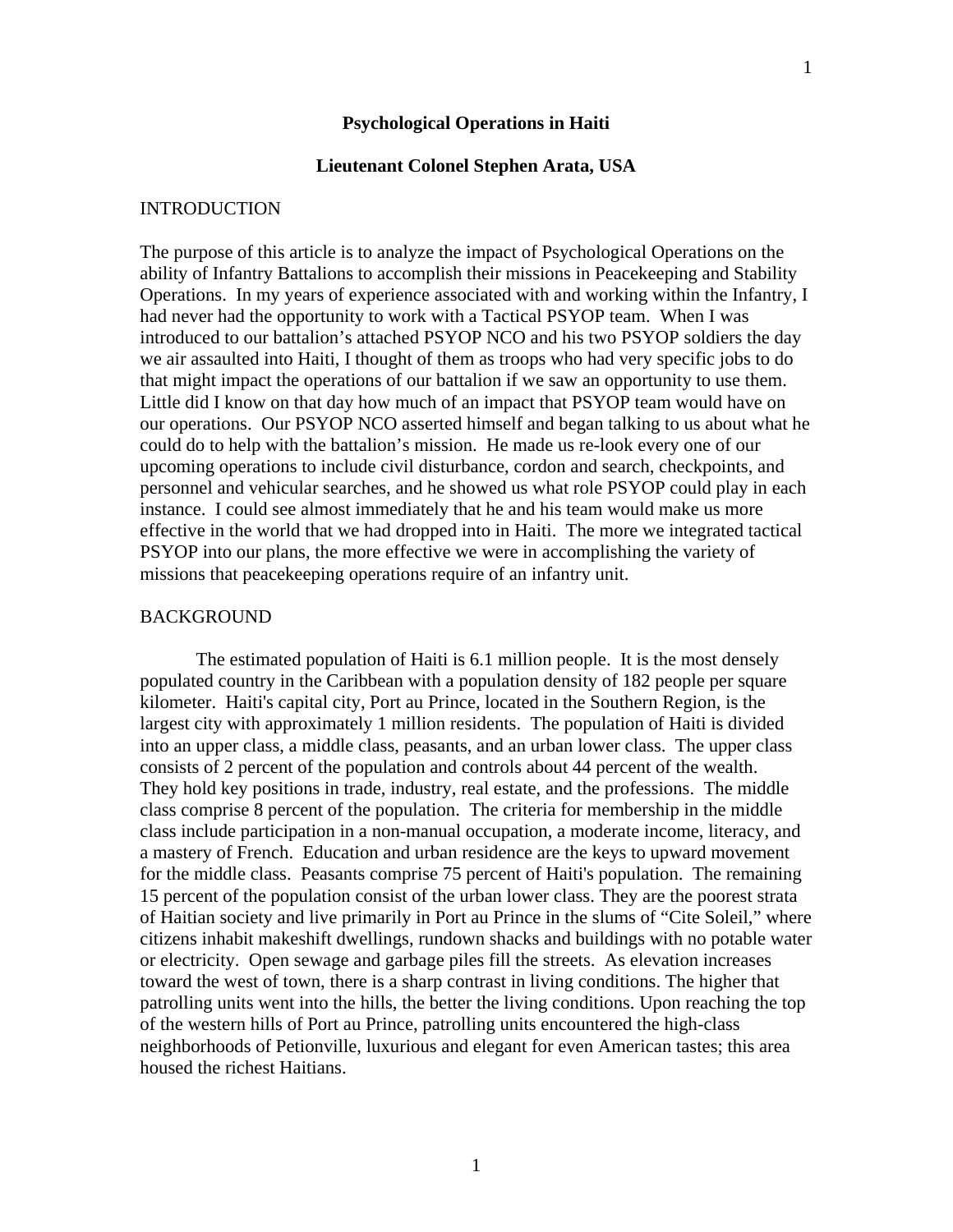In 1994, Haiti was suffering under the brutal regime of General Raoul Cedras, reinforced by his henchmen in the Haitian Army, Haitian Police, and thugs who were members of an organization known as the FRAPH. This group had seized power from legally elected President Bertrand Aristide in 1991. From that date, until the US action in 1994, Haiti lived under a crippling economic embargo imposed by most nations in the western hemisphere. By the summer of 1994, Haitians had begun to leave their island in considerable numbers to attempt the voyage to the Florida coast of the United States. This potential humanitarian disaster brought our nation's attention to the problems in Haiti, and members of Congress, under the incessant lobbying of President Aristide, clamored for US action to re-establish democracy in Haiti by overthrowing General Cedras' illegal regime and restoring Aristide to the presidency. In September 1994, the  $10<sup>th</sup>$  Mountain Division received orders to conduct operations in Haiti.

#### MISSION

There were originally two OPLANs developed for military operations in Haiti. The first, OPLAN 2370, called for an armed intervention, and was going to be led by elements of the 82<sup>nd</sup> Airborne Division. Thanks to last minute diplomacy on the part of President Jimmy Carter, Senator Sam Nunn, and General Colin Powell, General Cedras accepted the ultimatum to step down and allow US forces to enter the country to set the conditions for the restoration of President Aristide to power. The second OPLAN called for the entry of US forces into Haiti in a permissive environment. Specifically, the mission of US forces under OPLAN 2380 was to conduct military operations to restore and preserve civil order; protect US citizens and interests and designated Haitians and third country nationals; create a secure environment for the restoration of the legitimate government of Haiti; and provide technical assistance to the government of Haiti. At the brigade and battalion level, this mission initially boiled down to providing security by "presence" and by patrolling with US soldiers in the streets of Port au Prince. Limited patrolling began immediately upon the division's arrival on 20 September and continued as the division expanded its lodgment in Haiti.

Those in the division and brigade who had had experience in Somalia, where a humanitarian mission developed into combat operations, inevitably compared the two missions, and concluded, particularly if OPLAN 2370 was executed, that there would be a high possibility of armed incidents with the FAD'H (Haitian military) or the Haitian police. As a result, training over the summer focused on preparation for a combat mission within the 3 Infantry battalions of the 1st Brigade. This training took some of the lessons learned from Somalia and applied them to the preparation prior to our deployment. Port au Prince is a large, built-up area, densely inhabited by poor and destitute people. Accordingly, the brigade implemented MOUT (Military Operations in Urban Terrain) training and also exercised squads and platoons through vignette, or scenario, lane training focusing on roadblocks, security techniques, and crowd control. The  $10<sup>th</sup>$ Mountain Division prepared for all possibilities across the spectrum of operations. At the tactical level, however, little thought was given to the integration of information operations, particularly Psychological Operations (PSYOPS), during training on the aforementioned vignettes.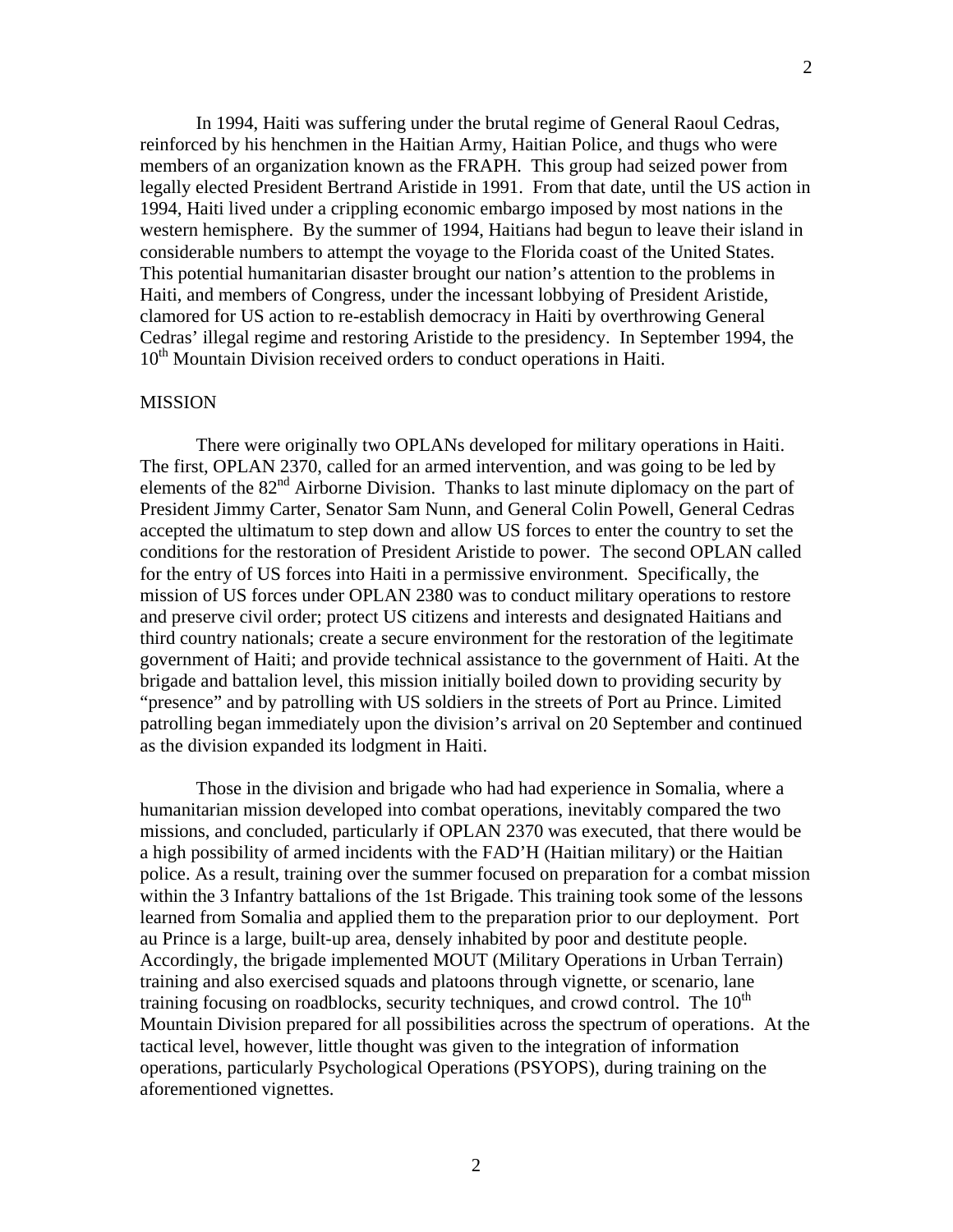# THREATS

When the United States military arrived in Haiti to begin operations, several internal Haitian threats faced us. These included the population, the environment, the Haitian Army (Forces Armée d'Haïti or FAD'H), and the Revolutionary Front for Haitian Advancement and Progress (FRAPH). The threat from the Haitian population included the common criminal element, large crowds and the threat of riots, and Haitian on Haitian violence. This included retaliation and retribution by the Haitian people towards former FAD'H members. The environment posed health risks to the military with exposure to disease, specifically malaria and dengue fever. Former members of the FAD'H posed potential security risks in the form of selected violence against the new Aristide government or the US military.

The primary threat in Haiti identified by the US military was the security and stability of the country regardless of the political affiliation of those who threatened it. The existence of any threat would probably be limited to individual acts of violence, but what must be emphasized again is that this unit, the  $10<sup>th</sup>$  Mountain Division, had recently conducted combat operations in Somalia, in what was originally thought to be a similar environment to that which we were going to find in Haiti, particularly Porte-au-Prince. The FAD'H and the FRAPH could have presented a security problem had they not been addressed and targeted immediately. Intelligence gathering was going to have to identify the homes, meeting places, and the weapons caches of FADH and FRAPH leaders who were trying to fade into the woodwork. The other threat was that the leadership and key members of these organizations would just lay low until the US presence went away and then return to their ruthless ways. The history of the  $20<sup>th</sup>$  century is replete with examples of US interventions in Haiti that always ended, with Haiti not much better off for the effort. In this case, the bad guys of Haiti posed both a short and long term threat to the success of the US military's mission.

## USE OF PSYOPS IN GENERAL

Clausewitz stated that war is composed of primordial violence, hatred and enmity where men fight one another because of hostile feelings and hostile intentions. Those emotions often continue unabated even after a peace operation begins. The physical violence stops or subsides but the war of emotions continues. This is the war the peace operation force fights and thus makes the moral domain of conflict the most critical in a peace operation.

The moral domain of conflict encompasses the human spirit and the human need for motivation. Within the moral domain, a commander seeks to defeat an enemy by shaping the enemy's ideas, perceptions and beliefs in ways that create negative effects and lead to the enemy's defeat. However, peace operations are not about defeating an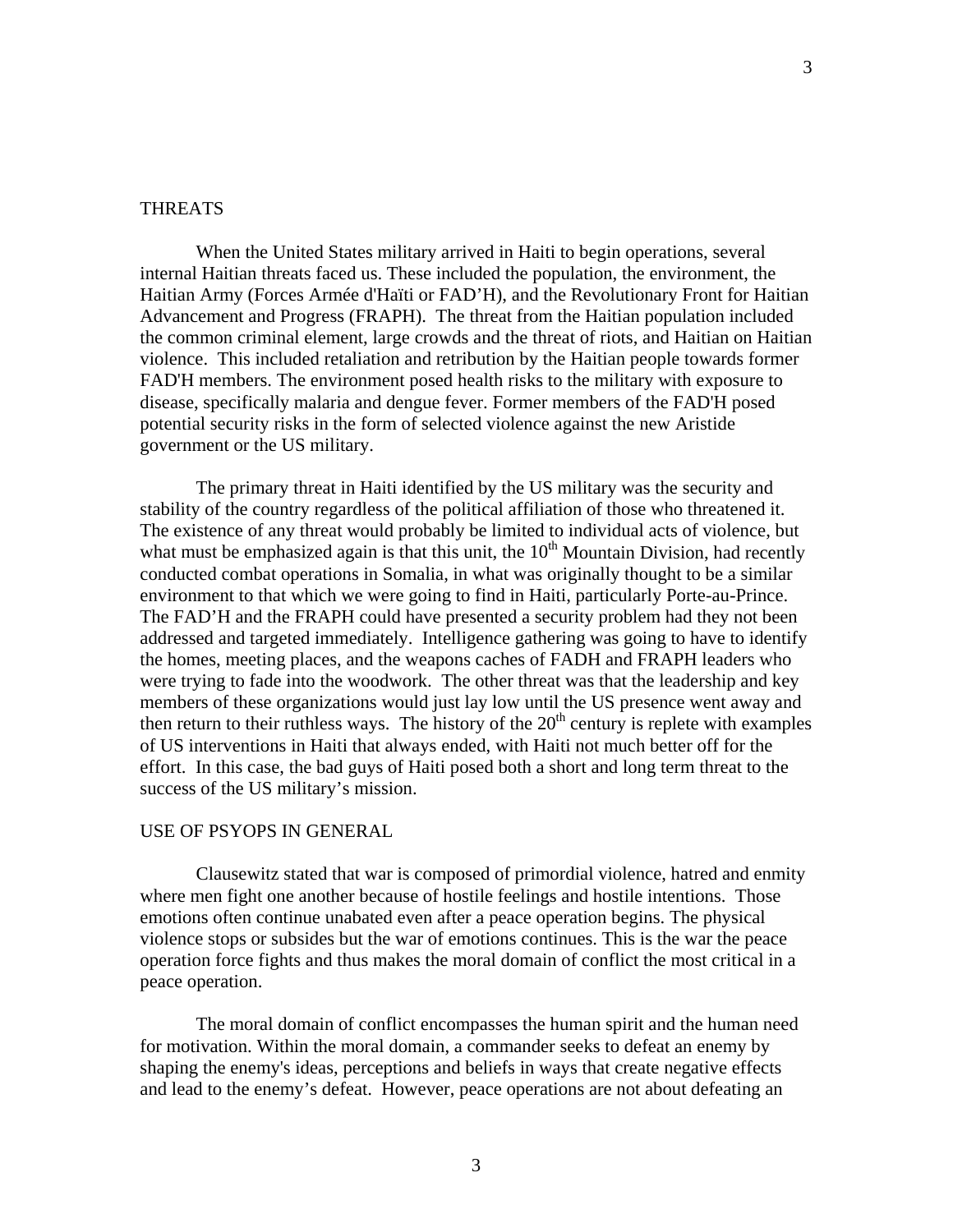enemy but are oriented on defeating perceptions and attitudes that lead to instability or conflict; defeating, or more appropriately, controlling that war of emotions. In analyzing the moral domain of a peace operation, the military planner must consider the perceptions and attitudes of the local populace, the international community and the peacekeeping force itself. The perceptions and attitudes of the local population must be the focal point of the moral domain in a peace operation. Ideally, the local population would view the peace operation as a legitimate undertaking. Legitimacy grows out of the perception that people have of the legality, morality, and correctness of a set of actions. This legitimacy is critical to the success of the peace operation and will impact all of the other actions the military force takes. Every action that a peacekeeping unit takes should take into account and reinforce this perception of legitimacy among the local population. The key element in the battle over perceptions and attitudes is military psychological operations.

The ultimate objective of American psychological operations is to convince enemy, friendly, and neutral nations, as well as target audiences, to take actions favorable to the US and its allies. Psychological operations (PSYOP) can promote resistance within a civilian populace against a hostile government or be used to enhance the image and legitimacy of a friendly government. When properly employed, PSYOP reduces the morale and efficiency of enemy troops and builds dissidence and disaffection within their ranks. It is US policy that psychological operations be conducted across the operational continuum. Psychological operations are conducted to influence foreign governmental and civilian perceptions and attitudes to encourage foreign actions favorable to US national security objectives and interests. Any level (strategic, operational or tactical) of PSYOP can be executed at any point along the operational continuum. The operational environment does not dictate or limit PSYOP actions or the level of PSYOP applied. Military psychological operations are inherently joint operations. CINCS, unified, joint task force and subordinate commanders identify target audiences and develop themes, campaigns and products to address those audiences.

PSYOP can be of tremendous utility in unconventional environments such as peace operations. The use of deadly force in peace operations is typically constrained by rules of engagement. Given that constraint, PSYOP provides peace operation forces with a combat multiplier that can be used to create favorable conditions for stability and deter potential conflict without the need to resort to violence or deadly force. Psychological operations can increase flexibility in peace operations and support US national security policies without the risk of escalation caused by the use of physical force. When physical force must be used in a peace operation, PSYOP can offset the negative effects by positively shaping the perceptions of the actors within the information environment. The United States' dominance in the field of information technology gives commanders many additional options besides the use of physical force when conducting peace operations.

Tactical PSYOP are planned and executed in assigned objective areas in direct support of Army or joint tactical operations. The execution of tactical PSYOP is the responsibility of tactical commanders and assets are task organized to facilitate success. All tactical PSYOP themes and products must support operational and strategic objectives. Typical tactical PSYOP objectives include lowering the opponents' morale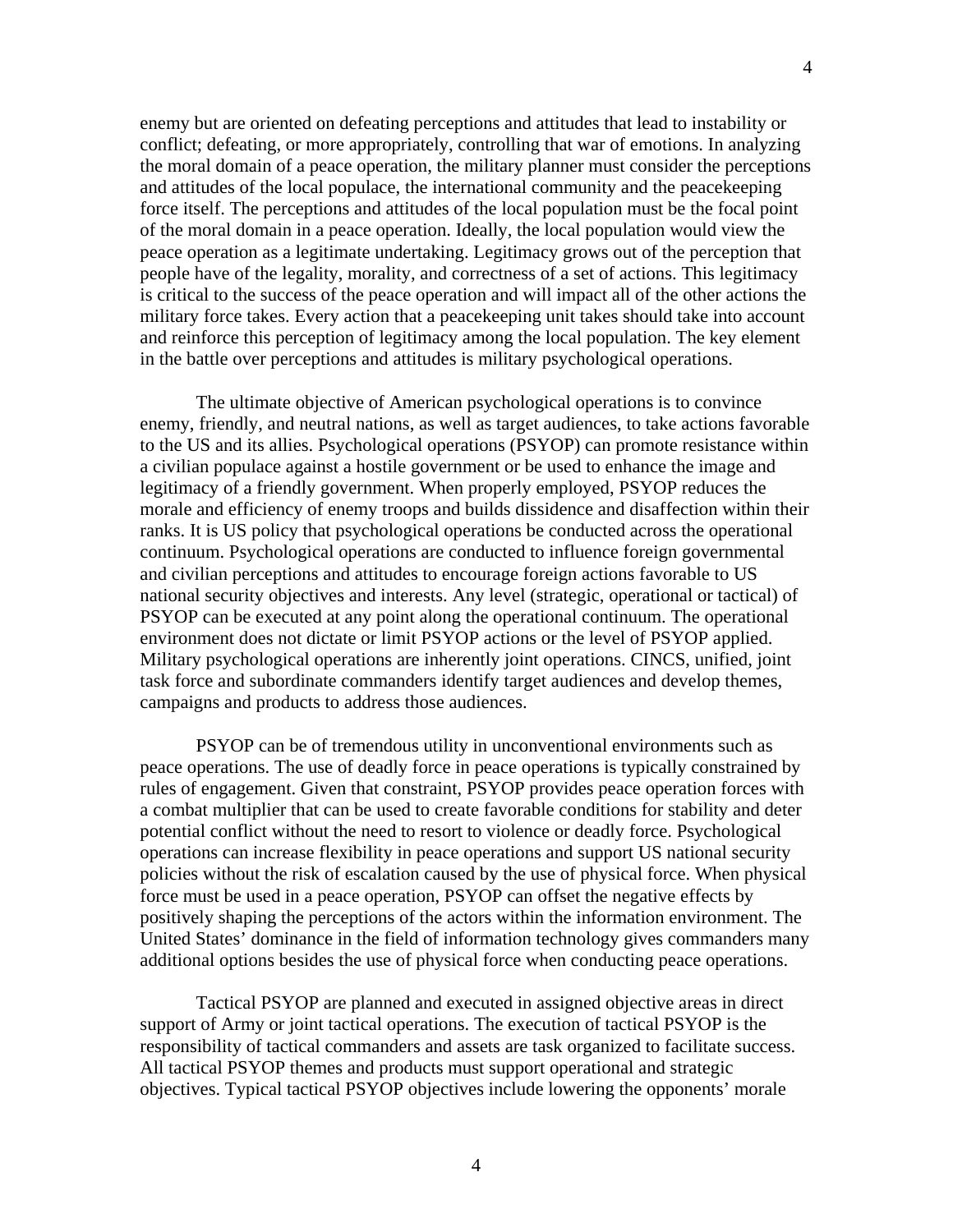and combat efficiency; supporting deception operations; facilitating the occupation of opponents' areas by delivering ultimatums and giving rallying point locations or directions for the cessation of hostilities; supporting strategic PSYOP by furnishing detailed, timely intelligence on local vulnerabilities that may be used in strategic plans and operations; or building a favorable image of US soldiers and leaders among the local population.

All actions, products, themes and appeals must clearly reflect official US policy. They should also outline the economic, political and social advantages gained by cooperating with US forces. PSYOP must present an accurate and credible picture of previous and anticipated actions. PSYOP also plays a critical role in gathering intelligence. Tactical PSYOP units possess the ability to provide supported, higher and lower headquarters with target audience intelligence required in estimating the results of psychological and conventional operations. PSYOP must conduct action and appeal programs that coincide with and support the effects of other military operations. This coordination allows all units to maximize their effects on the enemy and associated target audiences.

PSYOP forces offer the commander, regardless of the level or intensity of conflict in which he is engaged, a significant combat multiplier. PSYOP derive their maximum effectiveness from being a part of a total operation. They are not a substitute for combat forces. However, they may be employed when the use of combat forces is inappropriate. When properly integrated with military and political actions and objectives, PSYOP forces may make the difference between success and failure.

A tactical PSYOP team (TPT) is normally attached to or in direct support of a maneuver battalion. It consists of three soldiers (led by a staff sergeant), one HMMWV, SINCGARS radios, and both mounted and man packed loudspeaker systems. The TPT leader acts as the PSYOP staff planner for the battalion. There are several types of loudspeaker systems that can be mounted in helicopters, on armored or wheeled vehicles, on small boats, or carried in rucksacks. This means that a PSYOPS TPT can operate in any environment, with any type of unit, on just about any type of mission.

# USE OF PSYOP IN HAITI

During Operation Uphold Democracy, PSYOP units used MISTS, tactical PSYOP and staff augmentation to ensure that the military information program was properly executed. Early integration of PSYOP at all levels of command enhanced PSYOP operational use and success. Each PSYOP Campaign Objective (PCO) was derived from the supported unit's mission and objectives. Commanders understood the role that PSYOP would play in the operation in general and used PSYOP accordingly. However this utilization was not consistent, nor was it effective initially across the board. In most operations in Haiti, the target audience was the Haitian population, as most of the FAD'H and FRAPH had either been neutralized or were the subjects of offensive tactical operations such as Cordon and Search missions.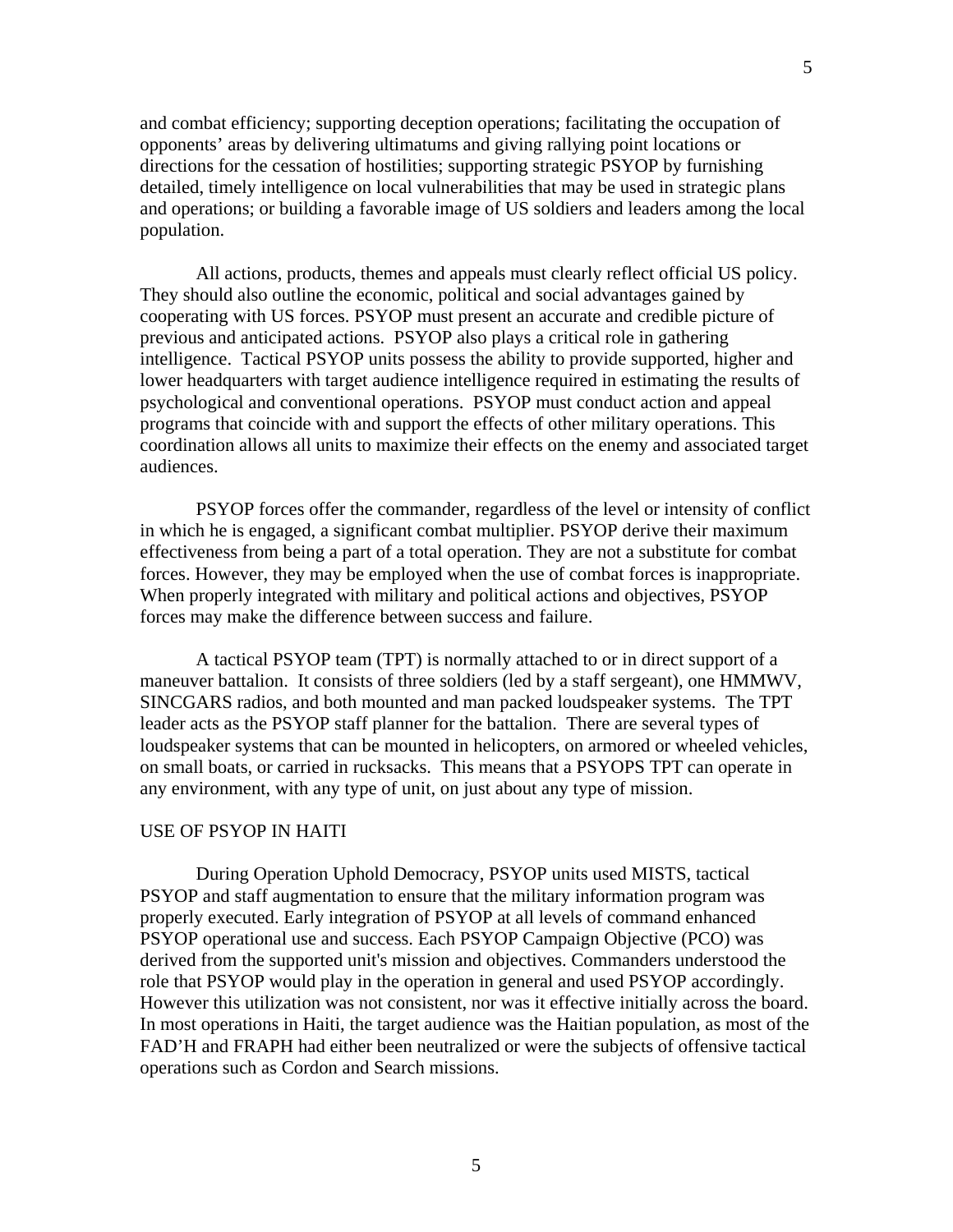Haiti and its poor population offered a challenging environment for PSYOP employment. Literacy is low, and Haitian society relies on word-of-mouth communication. Official news broadcasts and publications are viewed with suspicion. Rumors are the preferred source of information, and their credibility is judged by how well the listener knows the person repeating them. Anyone in a uniform is to be mistrusted and even feared. There was no rule of law, so justice was meted out in an arbitrary and violent manner. In this environment, the MIST developed and executed an information campaign directed toward three audiences. To the Haitian military, it communicated the benefits of professionalization. To the police, it communicated the desirability of separation from the army, and to the population at large, it communicated confidence in the democratic process as well as confidence in the ability of US forces to ensure stability and peace. This was a message that had to be reinforced, every day, through the actions of US forces on the ground, in contact with the reality of the abovementioned environment.

It was especially important to engage the Haitian population as often as possible. Too often at first that interaction took the form of pushing Haitians away from patrols, trash trucks and supply vehicles. After the liberal use of pepper spray at first against our target audience, it was going to take a focused, disciplined, and concentrated effort to engage this population and win their trust and confidence. Our tactical PSYOP team helped lead the way.

It became contingent upon all tactical leaders at all levels to be able to communicate with local leaders in Haiti to achieve specified objectives. Tactical PSYOP Team members are uniquely equipped to aid in this mission as they are trained to be aware of cross-cultural communication techniques and are skilled in the use of interpreters. These skills helped on numerous occasions when the tactical commander, usually a LT or a CPT, would become frustrated with the low level of trust he would see among the Haitian population on an almost daily basis. The Haitians were happy we were there, but were not sure if we were just replacing one totalitarian regime with another. Uniforms and weapons still cowed them. If a junior leader on patrol became frustrated with this outward sign of mistrust and hostility he would normally revert to his level of comfort, end the communication and write off his lack of success to any number of flaws with the Haitian people. This usually meant the end of the communication process, just as it might have been succeeding.

Knowledge of foreign communication, debate, and bargaining techniques is invaluable in salvaging negotiations with foreign nationals who could potentially provide valuable information or become allies in a particular neighborhood or sector. Tactical PSYOP teams can provide invaluable experience and training in helping tactical commanders learn how to negotiate in foreign, difficult situations. Communication is the tactical PSYOP team's bread and butter.

As our tour of duty in Haiti progressed, the ability of our tactical commanders and soldiers to communicate on the streets led to the increased credibility of US forces in the eyes of the Haitian population. Sometimes a strong dose of reality would help to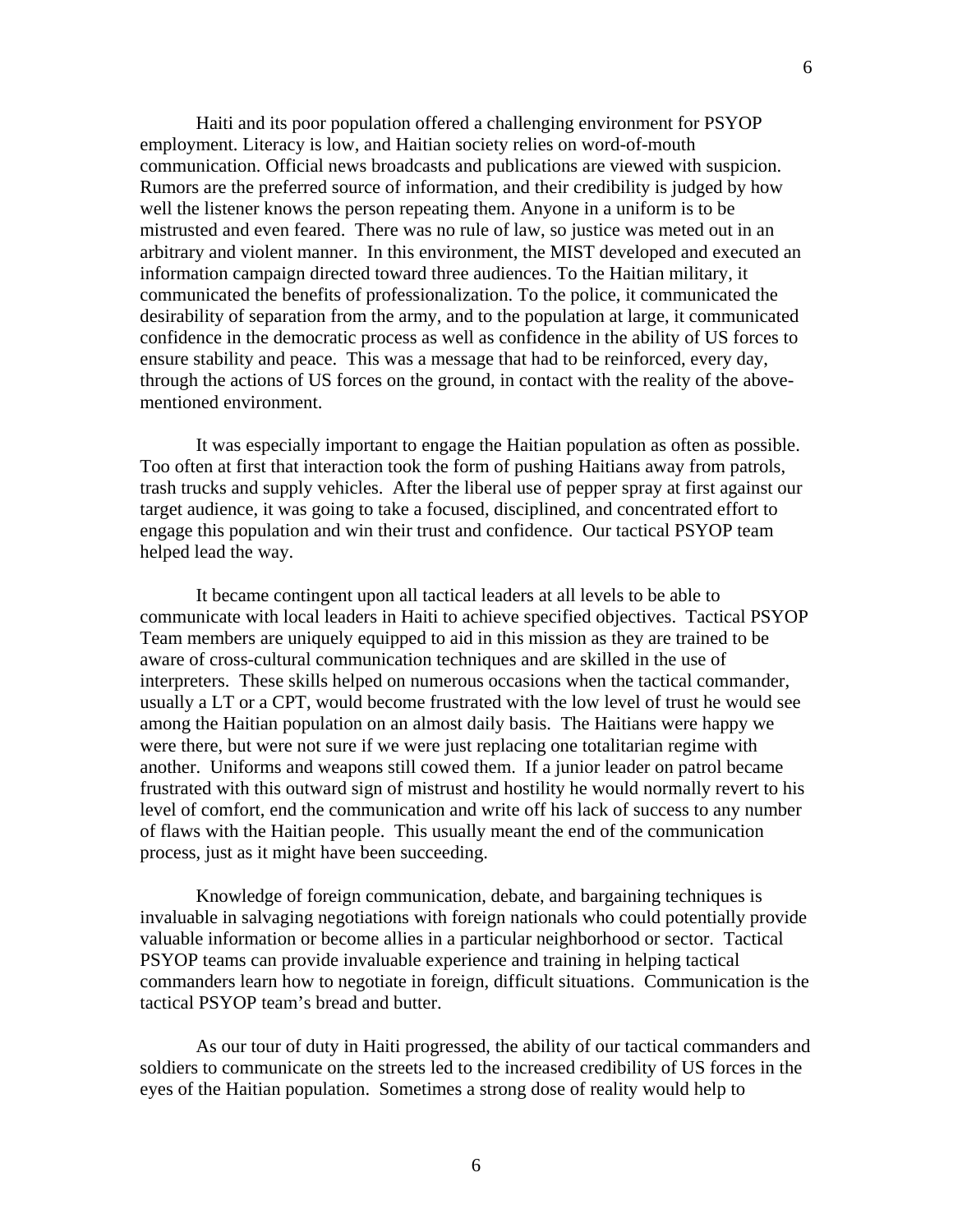reinforce to our tactical leaders that they needed to add the ability to communicate to their tactical repertoire. For example, patrols learned that moving undetected during the day or at night was nearly impossible as every dog in the targeted area of operations would begin to howl as soon as a patrol set foot in the area. Having lost the element of surprise and the ability to move stealthily through an area of operation, it became important that we develop the ability to engage those with whom we were inevitably coming into contact with. This ability to communicate ran the spectrum from having linguists who could explain our actions on a one to one basis, to having a tactical PSYOP team prepared to deal with anything from a riot involving hundreds of people to simple, but sometimes deadly, Haitian on Haitian violence.

Daytime patrols were often affected by large crowds, especially early on in the operation. Curiosity seekers would mass in numbers up to a few hundred around a platoon sized patrol. Their presence could sometimes channel the element into the middle of the street and drive it into a file and, in doing so, heighten the tension among the soldiers so affected, soldiers who had just recently fought in Somalia. The ability of PSYOP teams to explain to the crowd the reason for the patrol, and to literally order the crowd to back off, had a telling effect on the conduct of the Haitian people, and the anxiety of the US soldiers on the patrol.

#### MISSIONS

The Peacekeeping operations that we conducted in Haiti during which PSOYPS TPTs were used effectively, included the following tasks: 1) Conduct civil-disturbance operations; 2) Conduct Cordon and Search operations; 3) Construct and Man a Checkpoint; 4) Conduct Vehicular and Personnel Searches; 5) Conduct Civil Affairs operations; 6) Conduct non-combatant evacuation operations; 7) Gather Intelligence; and 8) Conduct Humanitarian Relief Operations.

Civil Disturbance Operations: Riots were an all too common threat in Haiti and had the potential to be massive in scope, potentially lethal, organized, and involving large numbers of women and children. The role of PSYOP in operations designed to control crowds and reduce the threat of a riot was multiple. Overall, PSYOP teams helped control the activities of the different elements involved in a riot. The first step would be to separate lethal from non-lethal elements. Next, PSYOP teams would use their loudspeakers and linguists to communicate the consequences of certain actions. Finally, they would give directions for subsequent actions or movement. Rules of Engagement did not always provide an appropriate range of options for the maneuver element faced with the mission of protecting itself or Haitians when faced with a threatening crowd. Warning shots often prove ineffective; crowds can sense that no serious action will occur. PSYOP teams can provide a suitable, effective crowd control option that enables the infantry element to continue its mission.

My battalion operated out of the port facility in Porte-au-Prince. As with any harbor district, there were several warehouses across the street from the port. Within the first few days of our arrival, I was alerted to the fact that there was a riot occurring in one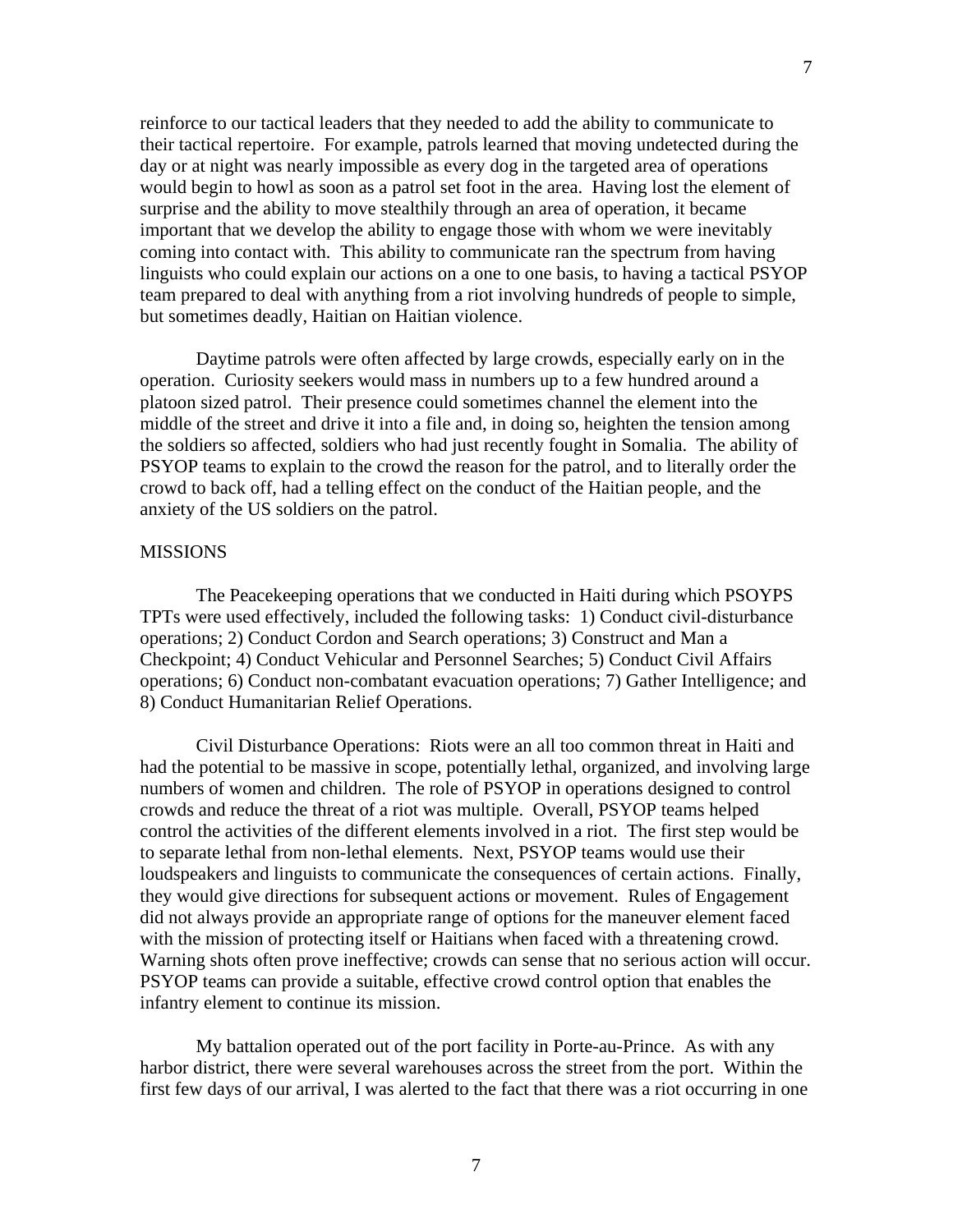of the warehouses immediately across the street from our headquarters building at the port. Probably emboldened by the presence of US troops and the dearth of Haitian police after we arrived, over 100 Haitians began to loot this warehouse. We assembled the quick reaction platoon approximately 70 meters from where the riot was taking place, and then engaged the Haitians involved with the linguists assigned to our battalion and the loudspeakers provided by our TPT. Our PSYOP SSG was there as an adviser throughout the entire event.

The first step, as noted above, was to separate the lethal from non-lethal elements in the crowd. The owners of the warehouse had ascended a staircase on the outside of the building and were prepared to throw fairly large stones over the edge of the roof to injure the looters. The size of the stones and the height of the roof ensured that there would have been fatalities. We addressed our first remarks to the stone throwers and told them to put the stones down. It was obvious that they heard our warning, but did not immediately comply. We then repeated our order to the stone throwers to put the stones down and added the threat that we would shoot them, and then directed their attention down the street where they could clearly see the quick reaction platoon mobilizing. This ability to threaten consequences for their actions and demonstrate the ability to enforce those consequences finally convinced the potentially lethal elements, the stone throwers, to stop their activity.

The looters began to cheer our participation, as if we were condoning their looting by protecting them from the stone throwers. We needed to quickly give directions to the non-lethal actors, the looters, in order to restore peace and stability. When we began to broadcast instructions to the crowd to leave the warehouse and disperse, the TPT NCO noticed two or three members of the crowd, with knives and walkie-talkies, pushing the looters to go into the warehouse. Immediately designated as a potentially lethal threat, we directed our subsequent commands at those specific individuals in a manner that left no doubt that we had identified them. We threatened them with the same consequences that we had used against the stone throwers, with a quick reaction platoon that had closed the gap in distance significantly. This caused the instigators to flee. No longer egged on by these instigators, and threatened by the immediate presence of US troops, the crowd dispersed with no injuries and little damage to the warehouse.

In this particular scenario, there were several audiences that were impacted by our operation. The first was the property owner who saw that we would use force to protect his property, yet not allow him to do the same. The second was the instigators who were behind the looting, probably for their own benefit. They understood that US forces would intervene. The last audience was the crowd who saw the threat of force used in a manner to protect property. However, they also saw that the threat was managed in a disciplined and fair manner. Similar operations over the course of the next few months helped increase the legitimacy of US forces in the eyes of the Haitian people. The PSYOP role in this scenario was critical. They provided the loudspeaker, recommended the message to be broadcast, simultaneously watching the crowd and assessing the impact of the message, all in a very short period of time. I am not sure that a junior tactical commander would have seen that scenario in the same light as the tactical PSYOP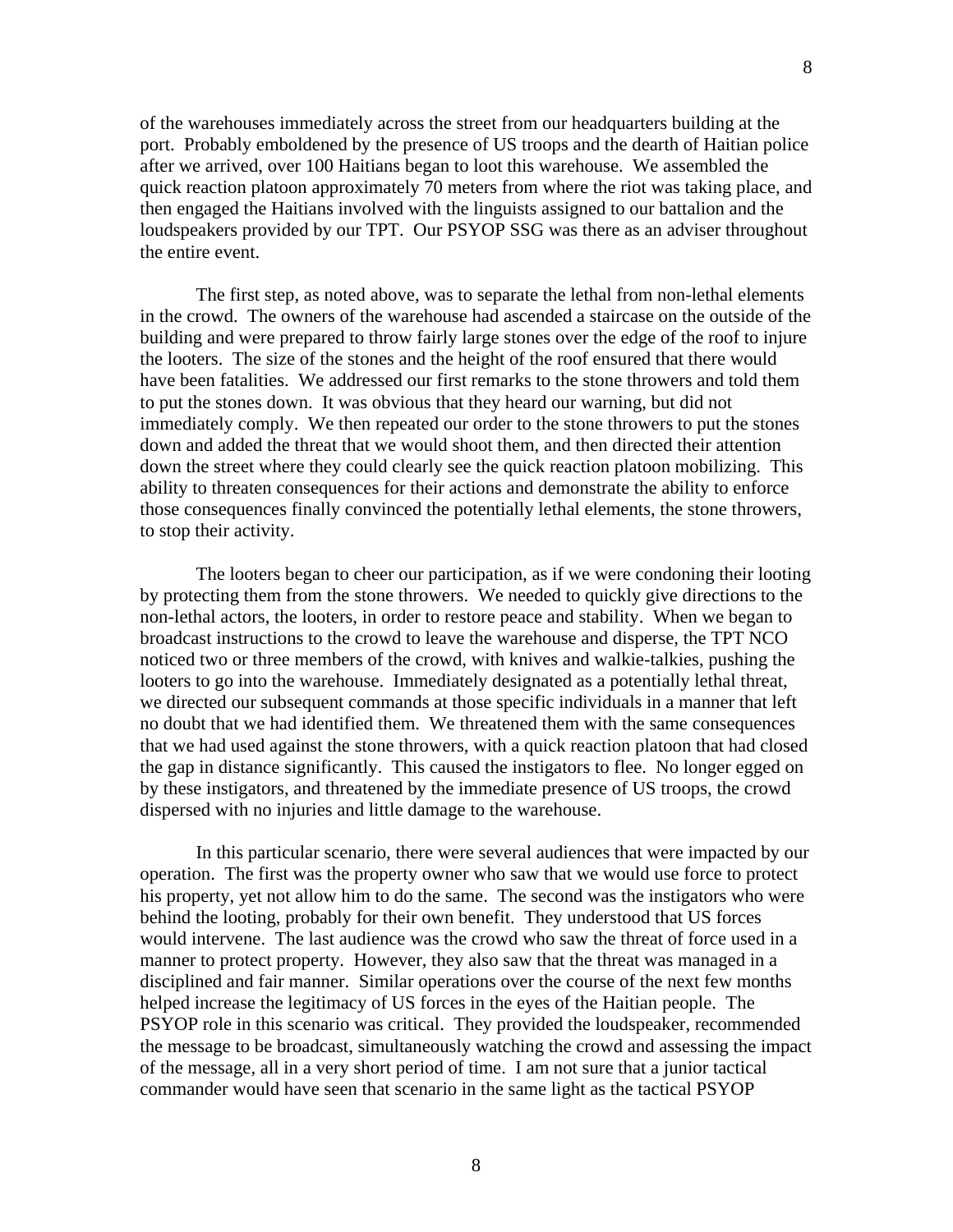NCOIC did. His equipment and advice based on years of experience probably saved several lives that day.

Several days later we had the mission of crowd control in Port-au-Prince during the 30 September anniversary commemorating the 1991 coup by General Cedras. Several days before that date, the joint PSYOPS task force initiated an intensive program aimed at discouraging violence and encouraging a peaceful demonstration. Tactical PSYOP teams disseminated products on how to demonstrate and broadcast non-violence themes by ground and aerial loudspeaker systems throughout the city. Similar messages were conveyed to the armed forces and police of Haiti as well. On 30 September, the joint task force conducted a show of force with four battalions throughout the city against a crowd of almost 50,000 demonstrators. We occupied several strategic intersections that would assure that the demonstration flowed peacefully and away from any potential hotspots, like police or army headquarters. Tactical PSYOP teams broadcast prerecorded messages urging the crowd to remain calm and peaceful. The target audience in this case was primarily the thousands of poor and middle class Haitians who were already intent upon a peaceful demonstration. Had they been our only concern, maybe some loudspeakers and a few troops would have been enough to maintain order. However, we also were targeting the potential troublemakers who could have incited a riot at any time through any number of means like firing weapons into the air, slicing through the crowd with a machete, or setting off a grenade within the crowd. As a result of this potential threat, our information operation for this mission was backed up with considerable force. This show of force, combined with the PSYOP program prior to and during the demonstration resulted in a calm crowd with no major incidents.

These two incidents show the impact of PSYOP in operations directed against civil disturbances, both planned and unplanned. This flexibility and agility on the part of the PSYOP elements within the tactical units was extremely important. PSYOP assets played a critical role in the execution of graduated response in accordance with rules of engagement and the eventual use of deadly force. Verbal warnings must be given before each escalation of response. Our rules of engagement at the time included the following graduated response to potentially violent incidents: exhibiting weapons, firing warning shots, using pepper spray, using physical force to impose order, shooting to wound, and, finally, shooting to kill. This ability to communicate intent sent a clear message to the elements creating the threat about what the next level of response would be to their continued threatening actions, but it also helped in steeling US troops to each stage of escalation. Perhaps the most surprising realization to come from training and actual operations was that US soldiers were reluctant to use force even when hostile intent was clearly evident. It is a difficult transition from peacekeeper one minute to combat soldier the next.

Tactical PSYOP teams also helped with the seeking out and capture of several known members of the FRAPH who were wanted by the joint task force headquarters for questioning. In early October, one task force planned a series of raids on suspected locations of members of an activist political organization and other hostile individuals known as attaches. The tactical commander decided to use a graduated response tactic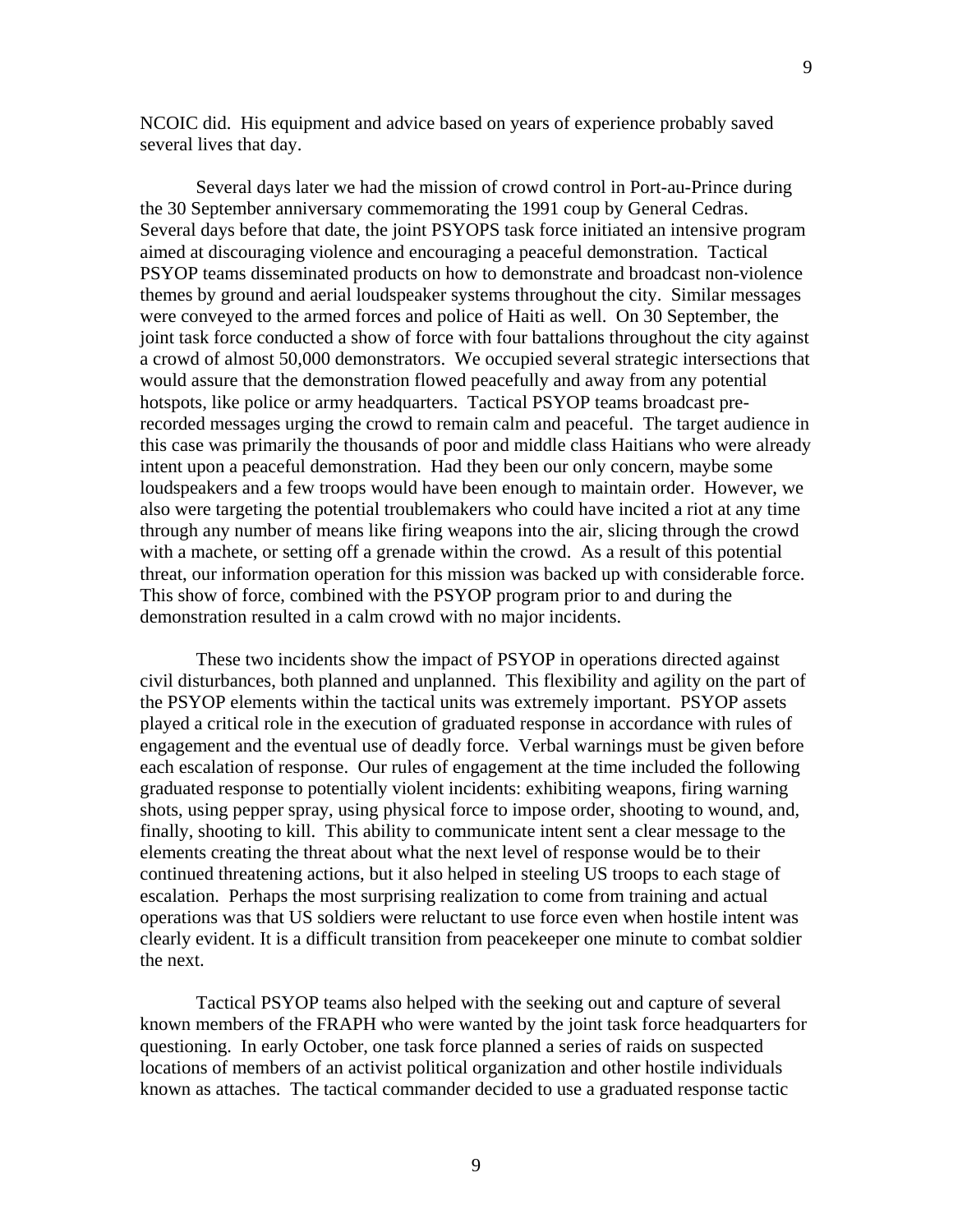that began with TPTs broadcasting surrender messages, followed by a countdown sequence. Approximately 80% of the individuals at each objective surrendered and the rest offered no resistance when the assault team entered the building. Not a shot was fired during the entire operation. Again, a well planned and well executed PSYOP campaign, in direct support of the tactical commander's mission and intent, was invaluable to the successful and safe accomplishment of the mission.

As with the riot at the port, we learned that it was important to inform the local population of our activities during tactical operations, and specifically, cordon and search operations. Most people affected by cordon and search operations were not themselves, the subjects of those operations. The space needed to create an outer and inner cordon invariably encompassed many dwellings and large numbers of inhabitants. We needed to understand that in the past, the arrival of heavily armed troops would have struck fear in the heart of every inhabitant in the area. We needed to counter their fear by explaining what we were doing, who we were after, and why.

Cordon and search missions would proceed as follows. The battalion received an order to conduct a cordon and search operation for a specified area of operations during both night and daylight hours. The area of operations could have been rural, built-up, or a combination of the two. The enemy could have had insurgents and some sympathizers in the area, but most of the local population was docile and indifferent to the insurgents cause. In this case insurgent refers to criminals, attaches, or members of the FRAPH. When compromised, the insurgents could have opted to fight, flee, or attempt to blend in with the local populace. Depending upon the value of the compromised insurgents, rescue attempts from other insurgents were possible. In some cases, leaders of the insurgent movement were thought to be operating in the battalion's area of operations. Each community eventually developed a small local police element under the control and tutelage of International Police Monitors who desired to work with the US Army. The population was neither pro or against the involvement of the US military.

Under these conditions it was important to communicate to the inhabitants of the affected area of operations. PSYOP teams, using vehicle mounted loudspeakers, broadcast why the search was being conducted, and who was being targeted. They would produce signs for outer and inner cordon teams to use to help control the flow of traffic into, out of, and around the area of operations. They pre-recorded messages to explain our presence in their neighborhood. They also explained how the removal of a bad guy from their midst, who may have provided a modicum of security for their neighborhood, was a good thing for them. In almost all of the above cases, it was a good thing if the operation could be followed up with Civil Affairs teams operating in the area. We had to overcome the inhabitants fear that there would be retribution coming their way for standing by while a bad guy was taken from their midst. It was important that tactical units continued to patrol in that area while civil affairs units engaged the population. This combined information campaign of engendering trust was just one way in which tactical PSYOP teams helped us to effectively accomplish our mission.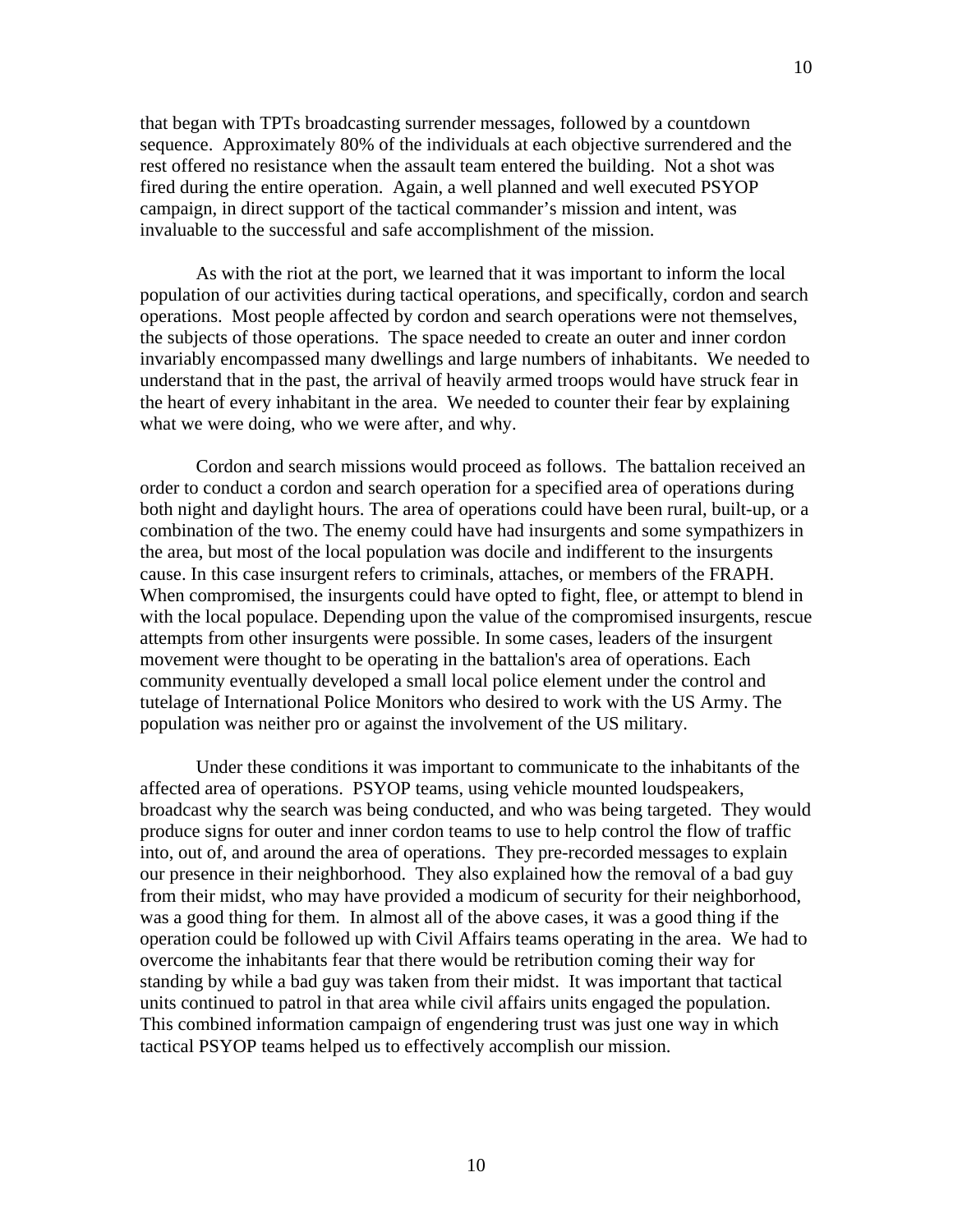In one of my favorite memories of just how valuable the TPT NCO and his team were, I need to recount the story of a Civil Affairs operation that our battalion mounted in a local school. We made a big show of presenting the principal and teachers of an elementary school writing books, pencils, and chalk for their classrooms, among other items designed for the school's use. We left that day thinking we had done a good thing and that here was the beginning of a generation of Haitians who would understand and appreciate American generosity. We couldn't have been more wrong. While we moved on to our next mission, our TPT NCO followed up on this particular one to see if this information operation had had the correct impact. Arriving at the school two days later he discovered that the principal had collected all of the supplies we had given him, sent the kids home, and was selling them on the black market, right there in the school. Far from leaving the Haitians involved with a good impression of Americans, we might have come out of this looking like disinterested fools, had our TPT NCO not followed up. Having recovered the school supplies he made it very clear to the principal that US troops would be by each day thereafter to make sure that his students were in school and writing in the books we provided.

Finally, one of the major programs that the infantry battalions, along with other units, were involved in was a weapons buy-back program. The intent of this program was to remove, voluntarily, dangerous weapons and munitions from the streets of Haiti, in an effort not only to protect the local population, but also to enhance force protection for the soldiers in the multi-national force. Payment price increased according to how dangerous the item was or what operational condition the weapon was in. The better the condition of the weapon, the more money was paid to the Haitian turning it in. Although the intent of the program was worthy, it was the opinion of many that the weapon buy- back initiative was only marginally successful. Most weapons turned in were rusted and nonoperational, and most explosives appeared unstable and perhaps posed a greater danger to the soldiers and Haitians handling them at the turn-in station. Be that as it may, it was very important to involve PSYOP teams and products at these turn-ins. Many Haitians feared what would happen to them if they turned in a weapon. There was also the fear of getting robbed once you left the site. Tactical PSYOP products like pre-recorded messages broadcast in the local community and at the turn in site, along with signs, could help temper these fears. Troops patrolling the area around the weapons buy back site helped reinforce the secure environment that we had created.

In every tactical mission mentioned above, PSYOP played a critical role. Just remember that we had one SSG, two enlisted soldiers, a HMMWV and a couple of loudspeakers and linguists. The story of our success in these varied and sometimes difficult missions is quite a tribute to their hard work and efficiency. Talk about Economy of Force! The tactical PSYOP team was probably our most effective combat multiplier.

### **CONCLUSION**

Low Intensity conflict places civilians, regulars and guerrillas on the same battlefield. LIC often requires decentralized execution. Peace Enforcement and